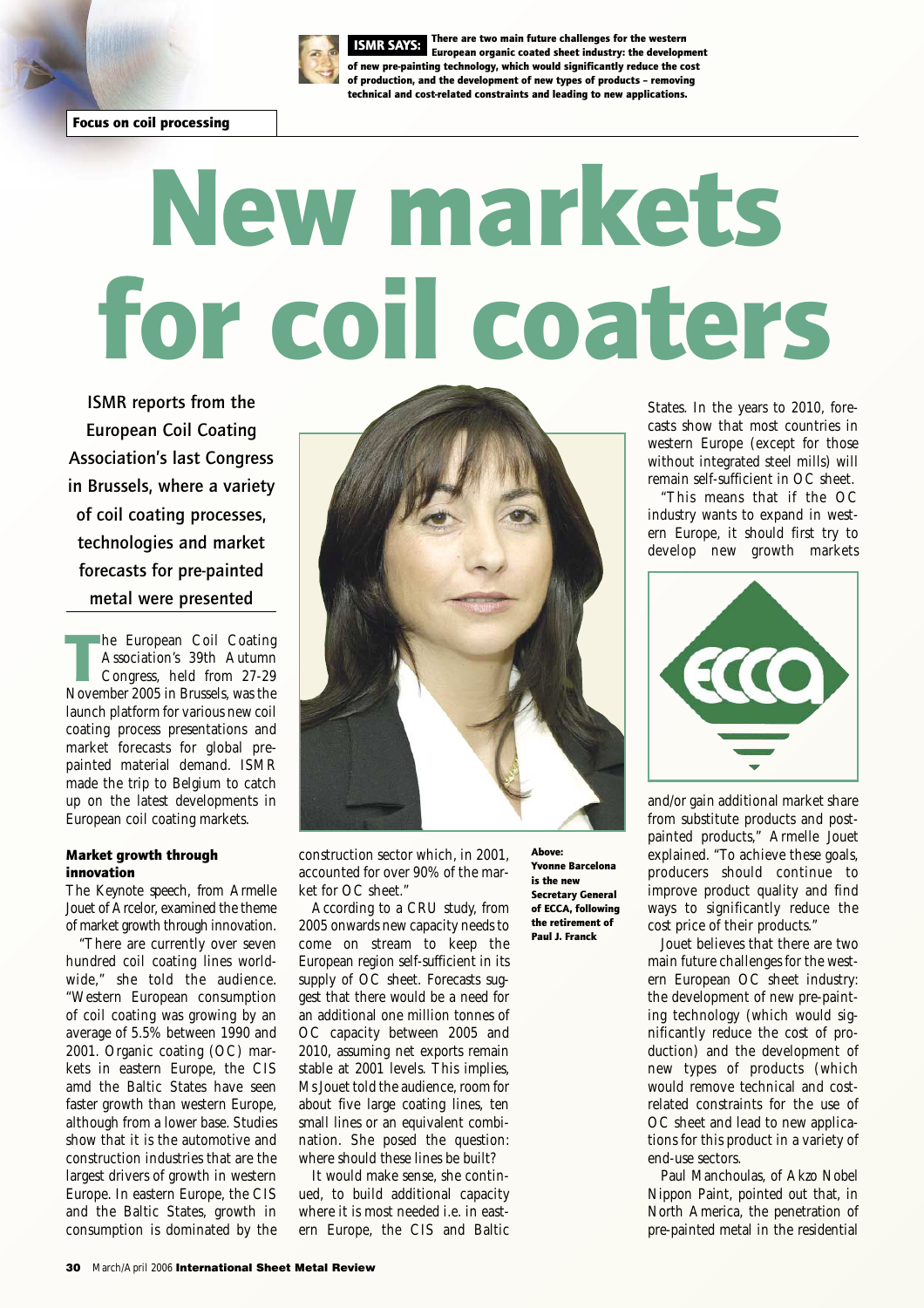

European Coil Coating Association Rue du Luxembourg 19-21, B-1000 Bruxelles, Belgium Tel: +32 2 513 6052 • Fax +32 2 511 4361 E-mail: laurence.bockourt@eccacoil.com Website: www.eccacoil.com

### Focus on coil processing

roofing market is now at 15% - up from 3% in 1995. In Australia, he told the audience, pre-painted metal is now over 50% of the residential roofing market. In Japan, it remains at between 15-20%. This can be done in Europe, he maintained, if the industry were to study the key market drivers and conditions.

"The focus in the European coil industry has been to reduce cost, not to introduce new coatings with added functionality," he explained. "The concern now is that, with the growing number of coil lines in Asia, Europe will feel more pressure from low cost, but not low quality, imports. One way to counteract this would be to introduce new coating features. Otherwise, Europe could look at new markets for coil coatings."

Right top: Figure 1. NCCA steel shipment statistics for first half of 2005

National **ECCA Autumn Congress 2005** Coil Coating Association



Steel Shipments by Sector, 1st Half 2005

|                                      | <b>Square feet</b> | VS. 1ST<br>half 2004 |  |
|--------------------------------------|--------------------|----------------------|--|
| <b>Building &amp; Construction</b>   | 3,225 Million      | $-13.3%$             |  |
| <b>Transportation</b>                | 172 Million        | $-38.5%$             |  |
| <b>Business &amp; Consumer Prod.</b> | 1,081 Million      | $-11.5%$             |  |
| <b>Containers &amp; Packaging</b>    | <b>127 Million</b> | $+41.9%$             |  |
| Other                                | 221 Million        | $-10.6%$             |  |
|                                      |                    |                      |  |

Right middle: Figure 2. ECCA's steel shipment figures to Europe

## New processes and technologies

Sixty-two countries are presently involved in coil coating (around twenty seven countries are in Right bottom: Figure 3. ECCA's summarised world statistics for 2004

### **INNOVATIONS FOR THE COIL COATING PROCESS CHAIN**

# ● Material innovation for pre-coated metal **New material properties of the substrates, the paints and the combination of both fall into this category.**

**Improved material design (in form and surface appearance) may also be an innovation**

### ● Process innovation for the coating process

**Advanced substrate treatment, paint application technique, curing technology and measuring/control technique must be considered here.**

### ● Innovations for the fabricating process

**New properties can improve the state of the art for the handling of pre-coated metals during forming and assembly**

### ● Innovation for the finished product

**An improvement of the use of a finished object fits this category. However, a new shape or an alternative surface design may also be innovative.**

### ● Innovations for marketing

**A new product may open the gates into new markets. To convert existing markets to the use of pre-coated metal, instead of post-coated metal, is innovative because this would be a new market for coil coatings. It is also an innovation if a concept of use is already known in other global regions but introduced into a different area for the first time.**

*From a presentation by Dr Lothar Jandel, of BASF Coatings*

# **STEEL SHIPMENTS S1-2005** (in 1.000 square meters)

| <b>Shipments to</b><br><b>Western Europe</b>                  | S1-2005 | Evolution<br>S1-2004/S1-2003 |            | <b>Evolution</b><br>S1-2005/S1-2004 |           |
|---------------------------------------------------------------|---------|------------------------------|------------|-------------------------------------|-----------|
| <b>BUILDING</b>                                               | 256 947 | $\overline{z}$               | $9.2\%$    | 7Ŧ                                  | $-20.2%$  |
| <b>AUTOMOTIVE</b>                                             | 40 166  | ¥.                           | $-12.5%$   | 73                                  | $-7.8%$   |
| APPLIANCE                                                     | 33835   | ≫                            | $23.0\%$   | <b>S</b>                            | $-28.7\%$ |
| <b>FURNITURE</b>                                              | 5594    | 71                           | 34.7%      | V,                                  | $-32.8\%$ |
| PACKAGING                                                     | 742     | V.                           | $-53.8%$   | 7                                   | $8.5\%$   |
| <b>MISCELLANEOUS</b>                                          | 22 377  | $\overline{A}$               | 102.2%     | $\overline{A}$                      | 4.6%      |
| <b>STOCKISTS</b>                                              | 45489   | 21                           | 12.3%      | $\overline{\mathbf{z}}$             | 2.0%      |
| <b>Shipments to</b><br><b>Central &amp; Eastern</b><br>Europe | S1-2005 | Evolution<br>S1-2004/S1-2003 |            | Evolution<br>S1-2005/S1-2004        |           |
| <b>BUILDING</b>                                               | 93 153  | $\overline{\phantom{a}}$     | 20.3%      | ¥                                   | $-2.0%$   |
| <b>AUTOMOTIVE</b>                                             | 1 3 8 7 | $\overline{a}$               | 140.9%     | V.                                  | $-5.1%$   |
| <b>APPLIANCE</b>                                              | 8557    | $\overline{\boldsymbol{r}}$  | 42.9%      | N                                   | $-13.2%$  |
|                                                               |         | 71                           | $-54\%$    | 71                                  | 323%      |
| <b>FURNITURE</b>                                              | 1 277   |                              |            |                                     |           |
| <b>PACKAGING</b>                                              | 64      | N                            | $-100.0\%$ | $\overline{\mathbf{z}}$             |           |
| <b>MISCELLANEOUS</b>                                          | 1898    | $\overline{\mathbf{z}}$      | 178.0%     | $\overline{A}$                      | 124.6%    |

### **WORLD STATISTICS 2004**



3) Summarized Quantitative Data:

|                     | <b>TOTAL</b><br><b>TONNES</b><br>(000) | <b>NCCA</b> | <b>ECCA</b><br>(in %) | <b>ROW</b> |
|---------------------|----------------------------------------|-------------|-----------------------|------------|
| <b>STEEL 04</b>     | 17,379                                 | 23.9        | 31.7                  | 44.4       |
| STEEL 03            | [15,737]                               | [25.3]      | [31.7]                | [43.0]     |
| <b>ALUMINIUM 04</b> | 1,075                                  | 52.0        | 33.6                  | 14.4       |
| <b>ALUMINIUM 03</b> | [1,097]                                | [57.4]      | [35.4]                | [7.2]      |
| TOTAL 04            | (18, 454)                              | (25.5)      | (31.9)                | (42.6)     |
| total 63            | [16,834]                               | [27.4]      | [32.0]                | [40.6]     |